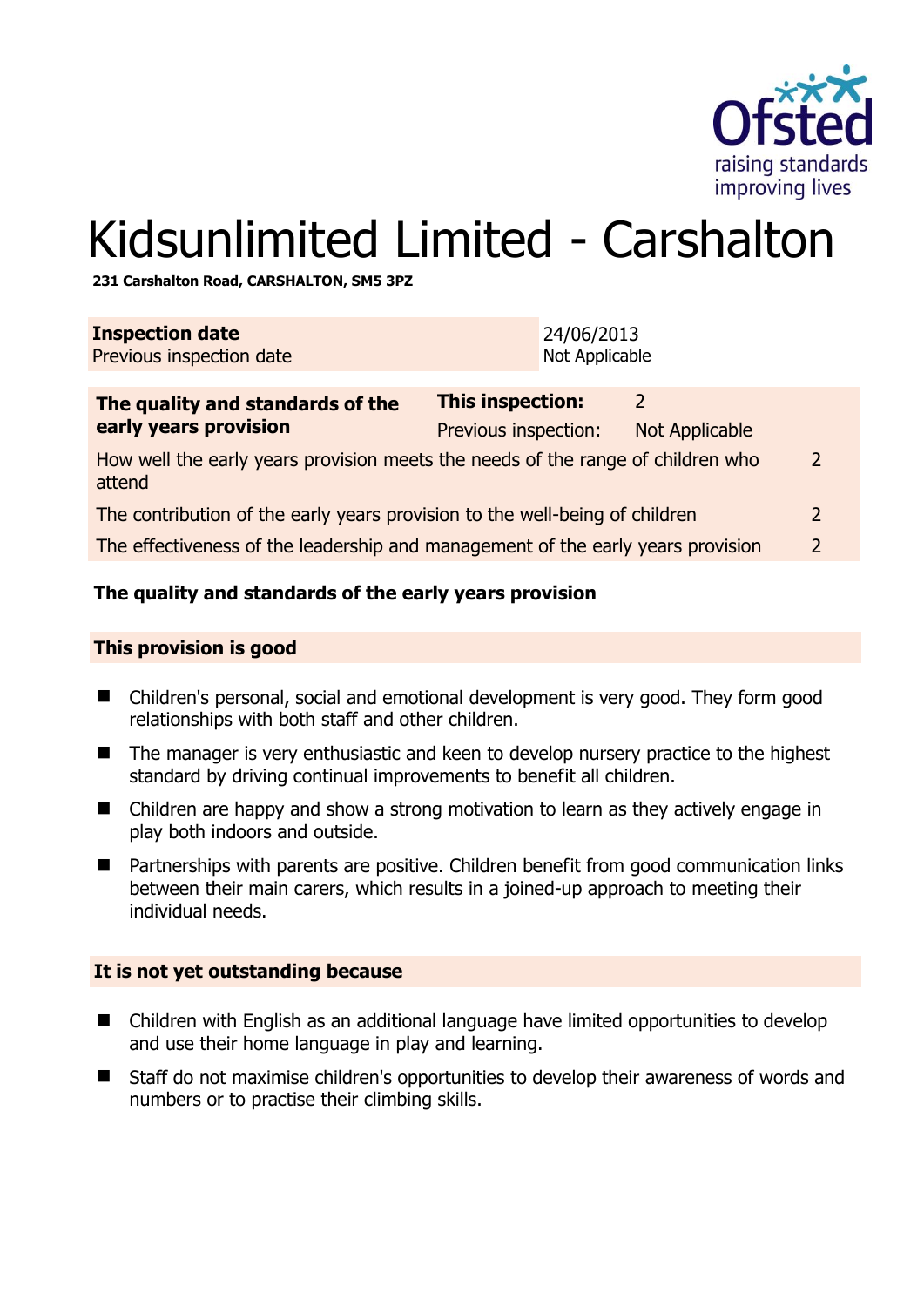# **Information about this inspection**

Inspections of registered early years provision are:

- scheduled at least once in every inspection cycle the current cycle ends on 31 July 2016
- scheduled more frequently where Ofsted identifies a need to do so, for example where provision was previously judged inadequate
- **•** brought forward in the inspection cycle where Ofsted has received information that suggests the provision may not be meeting the legal requirements of the Early Years Foundation Stage or where assessment of the provision identifies a need for early inspection
- **•** prioritised where we have received information that the provision is not meeting the requirements of the Early Years Foundation Stage and which suggests children may not be safe
- scheduled at the completion of an investigation into failure to comply with the requirements of the Early Years Foundation Stage.

The provision is also registered on the voluntary and compulsory parts of the Childcare Register. This report includes a judgment about compliance with the requirements of that register.

# **Inspection activities**

- The inspector observed children's play in all rooms and outside.
- $\blacksquare$  The inspector discussed nursery practice with the manager and staff.
- The inspector sampled documentation, including children's learning records.
- $\blacksquare$  The inspector took into account the verbal and written views of parents.
- $\blacksquare$  The inspector carried out a joint observation with the nursery manager.

**Inspector**  Catherine Hill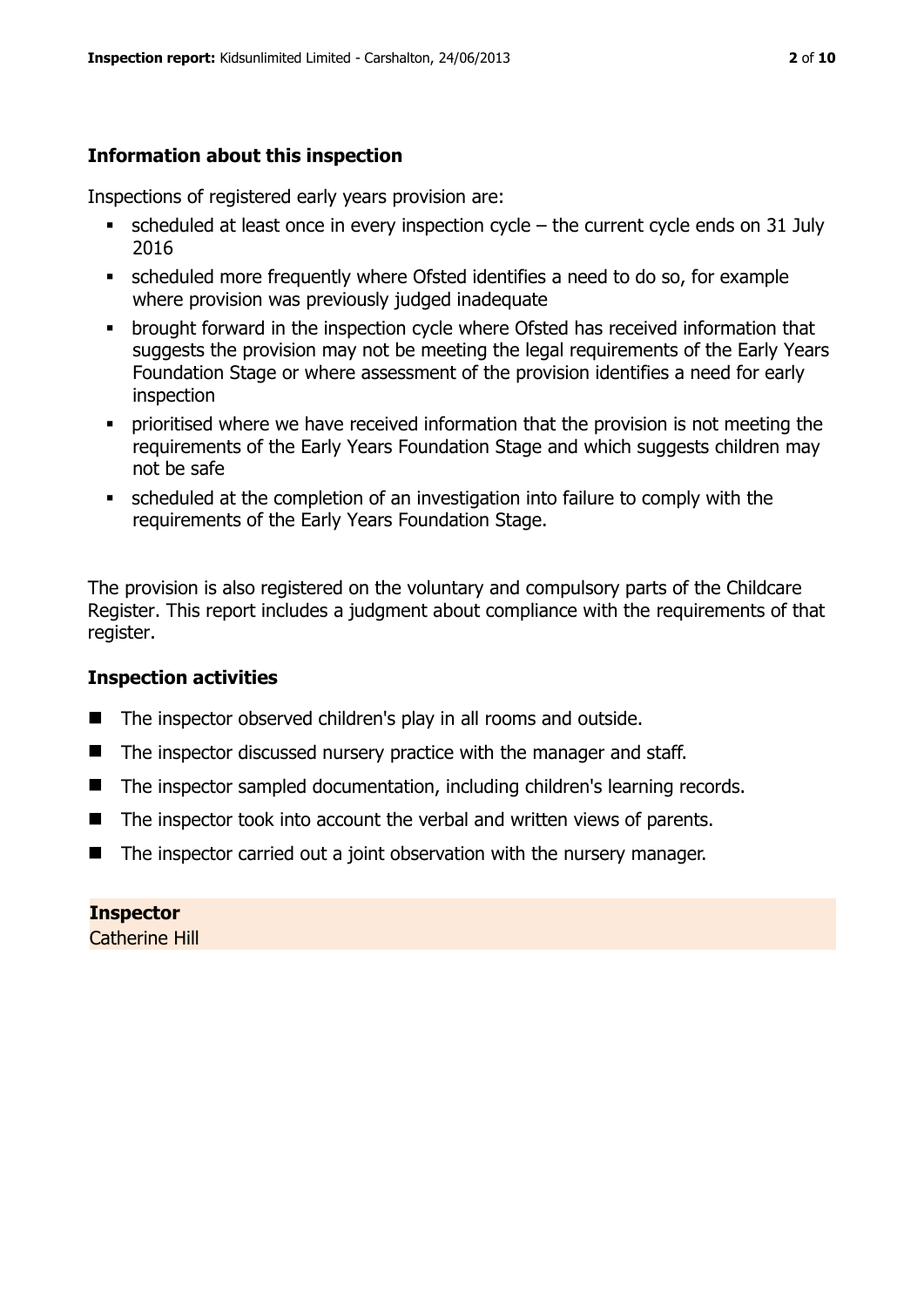# **Full Report**

# **Information about the setting**

Kids Unlimited - Carshalton is one of over 200 nurseries nationwide owned by Bright Horizons Family Solutions. It was registered in 2012. The setting operates from purposebuilt ground floor premises in Carshalton, within the London Borough of Sutton. There are four main group playrooms for children and they have access to an enclosed outdoor play area. The nursery opens Monday to Friday all year round. Sessions are from 7.30am until 6pm. Children are able to attend for a variety of sessions. The nursery is registered on the Early Years Register and both the compulsory and voluntary parts of the Childcare Register. The nursery employs eleven members of childcare staff. The manager has a Foundation degree and nine staff are qualified to level 3 and one to level 2. Professional development is ongoing for all staff. The nursery supports children with English as an additional language. There are currently 74 children on roll in the early years age range. The nursery receives funding for the provision of free early education to children aged three and four.

# **What the setting needs to do to improve further**

#### **To further improve the quality of the early years provision the provider should:**

- increase opportunities for children to develop and use their home language in play and learning
- develop resources to provide children with more opportunities to see words and numbers in their play and to practise their climbing skills.

#### **Inspection judgements**

#### **How well the early years provision meets the needs of the range of children who attend**

Staff have a good understanding of how to support and develop children's learning. Consequently, children make good progress with their development. Parents share information about their children's starting points on 'About me' forms and staff also complete baseline assessments of children's abilities after children have settled at the nursery. Staff maintain learning records for children in which they track their progress. They keep written and photographic evidence of their observations of learning and complete regular summative assessment sheets noting children's next steps. Staff invite parents to view and discuss their children's records and development with them every 12 weeks and parents have opportunities to add their own comments to these records. Parents are kept fully involved with their child's learning through this ongoing sharing of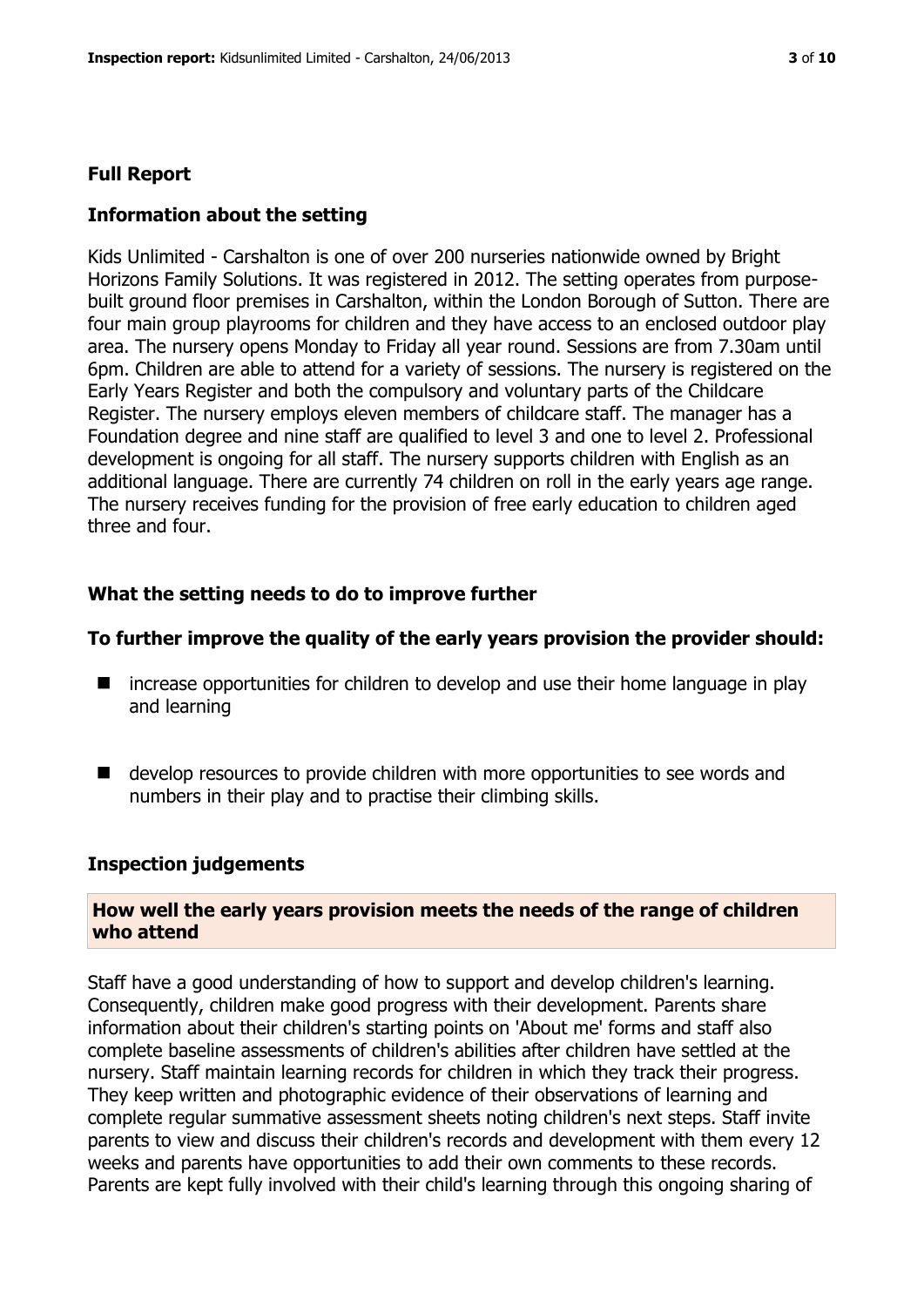information. As part of children's learning journey staff also complete the required progress check when children are two years old. Any gaps in development are noted and discussed with parents so that action can be taken to address them.

Children are very happy in the nursery and their personal, social and emotional development is very good. They are active learners and have fun as they learn through play, both independently and working with others. Staff skilfully and sensitively support learning and understand when to step in and when to stand back to allow children the freedom to explore and learn at their own pace. For example, staff notice children going to watch others exploring the contents of a tray filled with animals and foam. Staff encourage children to use their senses to feel the foam and demonstrate how to have fun lathering the suds between their hands before clapping to make the suds jump in the air. Children watch closely and then tentatively touch the foam before going to wash their hands. Allowed to take their time children return to the foam and get bolder each time, immersing more of their hands in the foam mixture. Eventually they imitate staff actions and rub the foam between their hands before clapping and smiling broadly with a sense of achievement as the suds fly into the air.

Staff help develop children's vocabulary as they name objects and colours. They gently sing action rhymes to young children so that children can develop their understanding of spoken words linked to staff movements. Children move their bodies in response to the singing and reach out and shake musical instruments showing their enjoyment. Staff foster children's interest in literature by reading them stories. Older children listen intently and join in with familiar phrases. Children understand that print carries meaning and some take on the role of story teller as they hold a book and confidently tell others the story from memory, while turning the pages as if reading. Staff sing number songs with children to help develop and reinforce children's understanding of numbers. However, there are no key word or number labels inside, for example in the role play area, to provide children with increased opportunities to see words and numbers as they play. There are welcome signs in different languages on display in the nursery corridors acknowledging children attending the nursery with English as an additional language. The nursery has some resources in children's base rooms which provide children with opportunities to develop and use their home language in play but these resources do not cover all languages known to children.

Older children demonstrate a good understanding of technology as they competently manipulate the mouse on the computer to complete an observation game. Children are able to freely express themselves through a variety of different mediums. They have fun using their imagination, for example, to paint and to play in the role play area. They have learnt about the natural world through planting produce in the nursery garden and about other cultures through planned activities, such as making tacos and guacamole during Mexican week.

**The contribution of the early years provision to the well-being of children**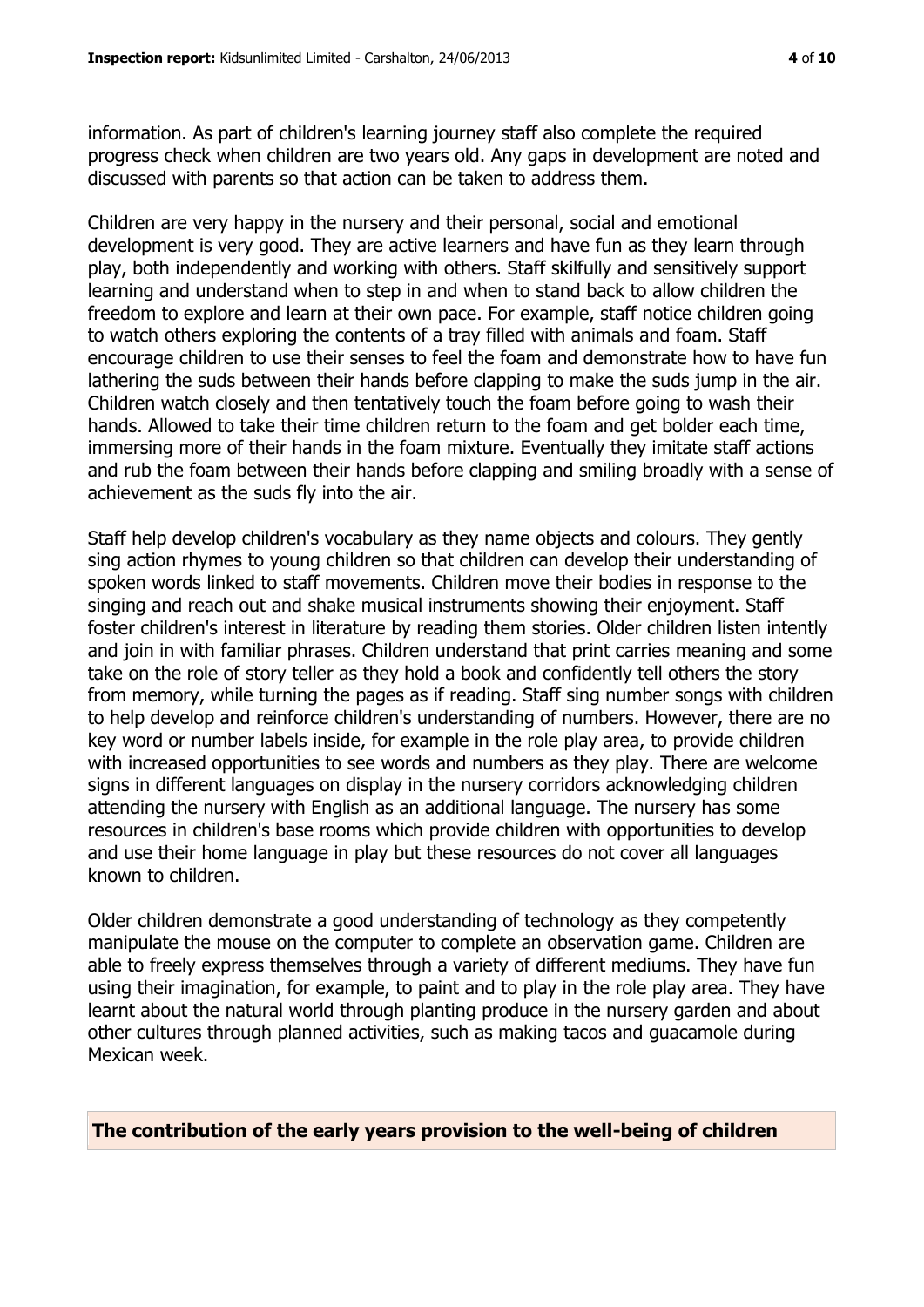A gradual settling-in process successfully enables children to move into nursery life and to transfer between rooms as they get older and develop in ability. The key person system is effective in supporting children's emotional well-being. Children have secure attachments to their key person and babies, for example, and enjoy cuddles and the attention they receive. Children confidently explore their environment knowing that staff are ready to support them. They have access to a range of good quality resources, which promote learning in all areas. Resources are clean, well maintained and made of different materials, which supports children's understanding of the wider world and the fabrics within it. For example, babies explore natural objects in a sensory basket and on stacking rods, while older children play with everyday materials such as boxes and plastic bottles in the home corner. Children have good relationships with staff and each other and behave very well as they amicably share resources. Older children show kindness to others, for example, as one child perseveres until he successfully helps another with the zip on his coat.

Good procedures are in place within the nursery to develop children's understanding of a healthy lifestyle. Children follow routine hygiene practice as they wash their hands before eating, and they help themselves to drinks when thirsty, demonstrating confident self-care skills. They are provided with a variety of healthy meals and older children help serve themselves before enjoying a lunch of vegetable lasagne. All children have daily opportunities for fresh air and exercise. They enjoy play in the nursery garden where they can ride on a variety of wheeled toys. They can practice their balance skills moving between tyres set across the ground but do not have access to large scale equipment to freely practise their climbing skills. Children are developing a good understanding of safety through fun activities, such as making biscuits iced with traffic light colours. They understand red means stop and green means go and further show their awareness of safety as they engage in role play. They put on an oven glove when they are 'cooking' and using the small world cooker and remind others that the play food fish is 'on the bone' and that 'if you eat the bone you will choke'.

# **The effectiveness of the leadership and management of the early years provision**

The leadership and management of the nursery are good. The manager and her staff team understand their responsibilities in meeting the requirements of the Early Years Foundation Stage. Staff understand how to challenge and further children's learning through, for example, the use of questions and demonstration of skills during play. Planning and assessment is a continuous cycle enabling staff to ensure each child has access to activities to progress their skills in readiness for their eventual move to school. Management monitor children's development records on a monthly basis and keep a record of their checks. They monitor staff performance through supervision and appraisal meetings. Rigorous recruitment and induction procedures ensure all staff working with children are vetted and suitable to do so and good systems are in place to assess ongoing staff suitability. All staff have attended safeguarding, first aid and food handling training and management support their continuing professional development. Staff are secure with the procedures to follow with any safeguarding concerns and child protection information is on display within the nursery. The premises are kept secure and staff carry out daily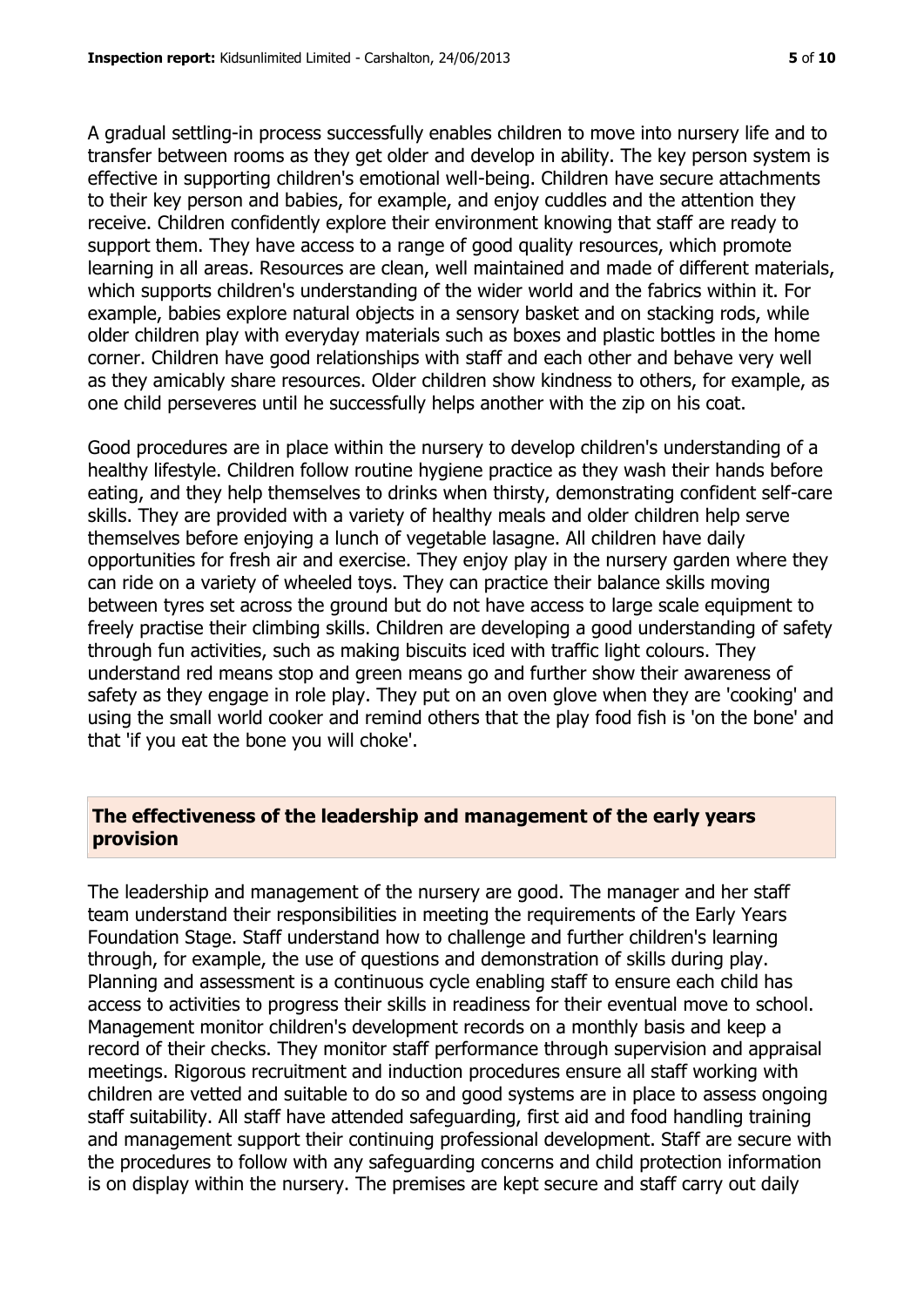safety checks to maintain a safe play environment for children. Shoe covers are worn in the rooms used by babies and visitors are requested to use hand sanitizer on entry to the nursery.

The nursery work closely in partnership with parents and others, such as childminders, to promote a joined-up approach to meeting children's needs. Relationships with parents are good and they are very happy with the nursery provision. They confirm that staff are very welcoming and helpful and that everyday they are given a summary of their child's day. The manager of the nursery is very enthusiastic and keen to develop practice to the highest level to improve outcomes for children. Feedback on nursery practice is sought from parents and staff and the views of children are seen as very important. The nursery has a children's council with a group of children, representing their peers, who are asked for their views on nursery life. For example, what makes them feel safe and what do they enjoy doing. A written evaluation of nursery practice has been completed and monthly action plans are drawn up detailing identified areas for development showing a clear drive for continuous improvement.

# **The Childcare Register**

| The requirements for the compulsory part of the Childcare Register are | Met |
|------------------------------------------------------------------------|-----|
| The requirements for the voluntary part of the Childcare Register are  | Met |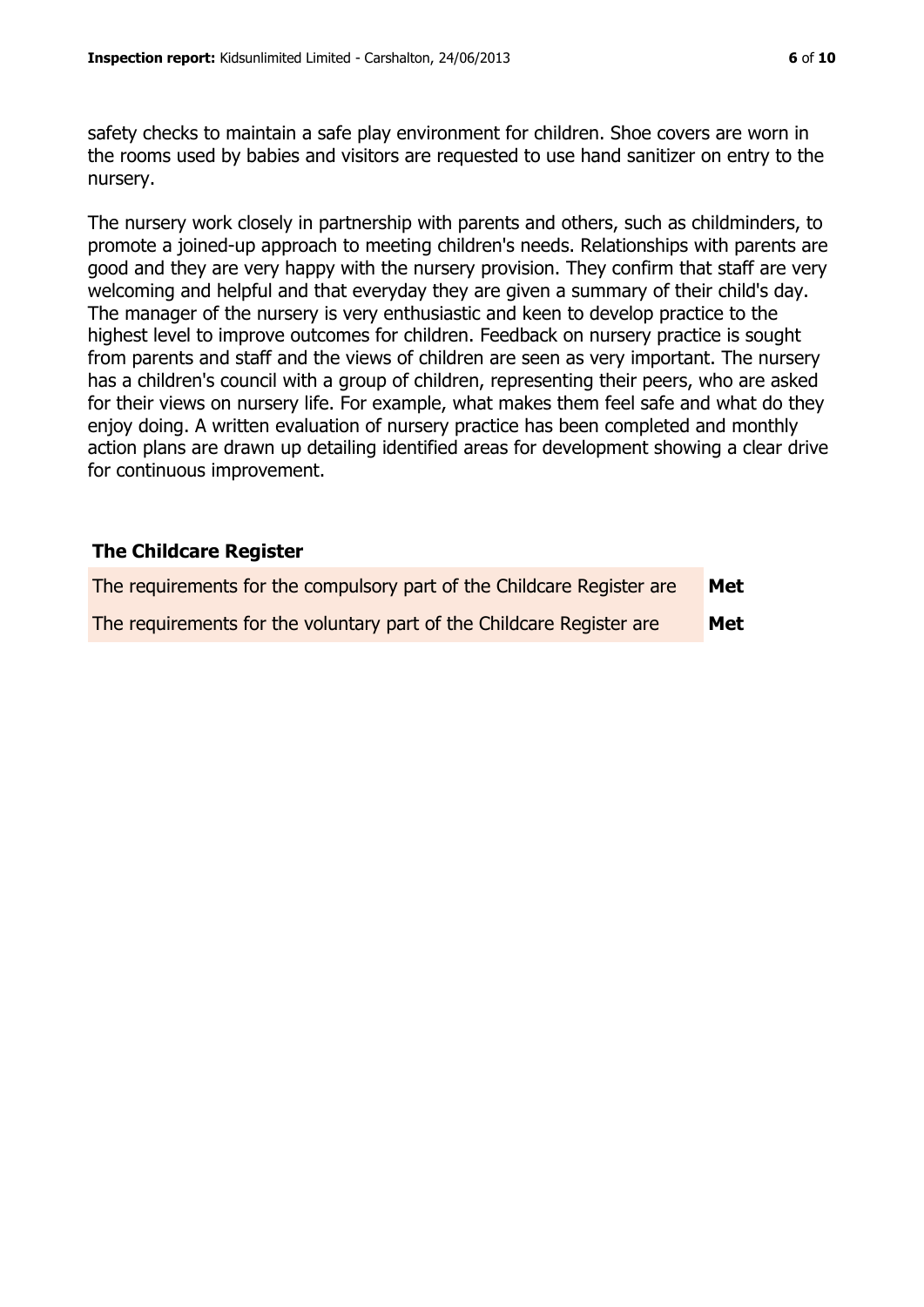# **What inspection judgements mean**

# **Registered early years provision**

| Grade   | <b>Judgement</b> | <b>Description</b>                                                                                                                                                                                                                                                                                                                                                                 |
|---------|------------------|------------------------------------------------------------------------------------------------------------------------------------------------------------------------------------------------------------------------------------------------------------------------------------------------------------------------------------------------------------------------------------|
| Grade 1 | Outstanding      | Outstanding provision is highly effective in meeting the needs<br>of all children exceptionally well. This ensures that children are<br>very well prepared for the next stage of their learning.                                                                                                                                                                                   |
| Grade 2 | Good             | Good provision is effective in delivering provision that meets<br>the needs of all children well. This ensures children are ready<br>for the next stage of their learning.                                                                                                                                                                                                         |
| Grade 3 | Satisfactory     | Satisfactory provision is performing less well than expectations<br>in one or more of the key areas. It requires improvement in<br>order to be good.                                                                                                                                                                                                                               |
| Grade 4 | Inadequate       | Provision that is inadequate requires significant improvement<br>and/or enforcement action. The provision is failing to give<br>children an acceptable standard of early years education and/or<br>is not meeting the safeguarding and welfare requirements of<br>the Early Years Foundation Stage. It will be inspected again<br>within 12 months of the date of this inspection. |
| Met     |                  | The provision has no children on roll. The inspection judgement<br>is that the provider continues to meet the requirements for<br>registration.                                                                                                                                                                                                                                    |
| Not met |                  | The provision has no children on roll. The inspection judgement<br>is that the provider does not meet the requirements for<br>registration.                                                                                                                                                                                                                                        |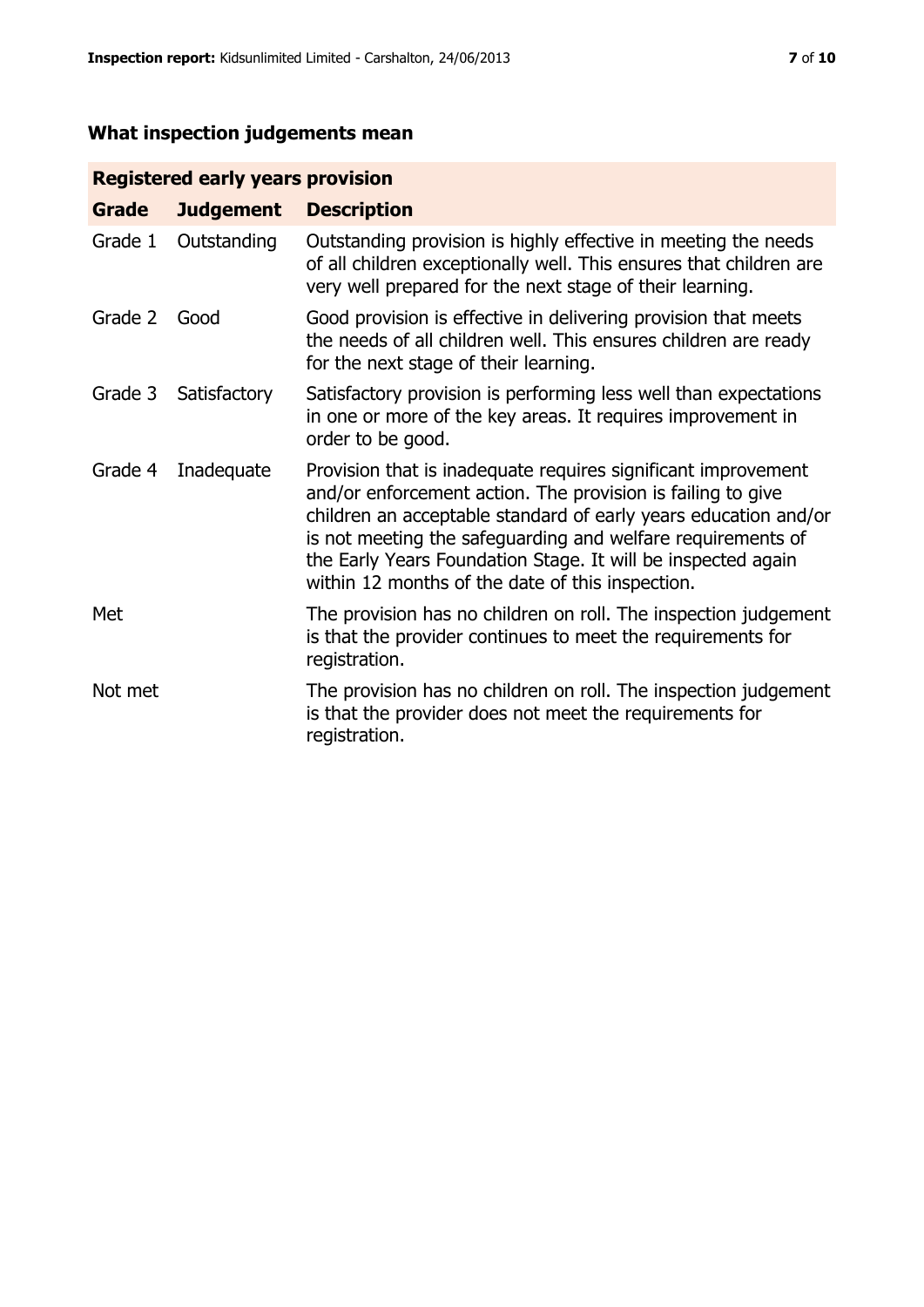# **Inspection**

This inspection was carried out by Ofsted under sections 49 and 50 of the Childcare Act 2006 on the quality and standards of provision that is registered on the Early Years Register. The registered person must ensure that this provision complies with the statutory framework for children's learning, development and care, known as the Early Years Foundation Stage.

# **Setting details**

| Unique reference number       | EY456442                 |
|-------------------------------|--------------------------|
| <b>Local authority</b>        | Sutton                   |
| <b>Inspection number</b>      | 899411                   |
| <b>Type of provision</b>      | Full-time provision      |
| <b>Registration category</b>  | Childcare - Non-Domestic |
| <b>Age range of children</b>  | $0 - 8$                  |
| <b>Total number of places</b> | 65                       |
| Number of children on roll    | 74                       |
| <b>Name of provider</b>       | Kidsunlimited Limited    |
| Date of previous inspection   | not applicable           |
| <b>Telephone number</b>       | 08453652900              |

Any complaints about the inspection or the report should be made following the procedures set out in the guidance *'Complaints procedure: raising concerns and making complaints* about Ofsted', which is available from Ofsted's website: www.ofsted.gov.uk. If you would like Ofsted to send you a copy of the guidance, please telephone 0300 123 4234, or email enquiries@ofsted.gov.uk.

# **Type of provision**

For the purposes of this inspection the following definitions apply:

Full-time provision is that which operates for more than three hours. These are usually known as nurseries, nursery schools and pre-schools and must deliver the Early Years Foundation Stage. They are registered on the Early Years Register and pay the higher fee for registration.

Sessional provision operates for more than two hours but does not exceed three hours in any one day. These are usually known as pre-schools, kindergartens or nursery schools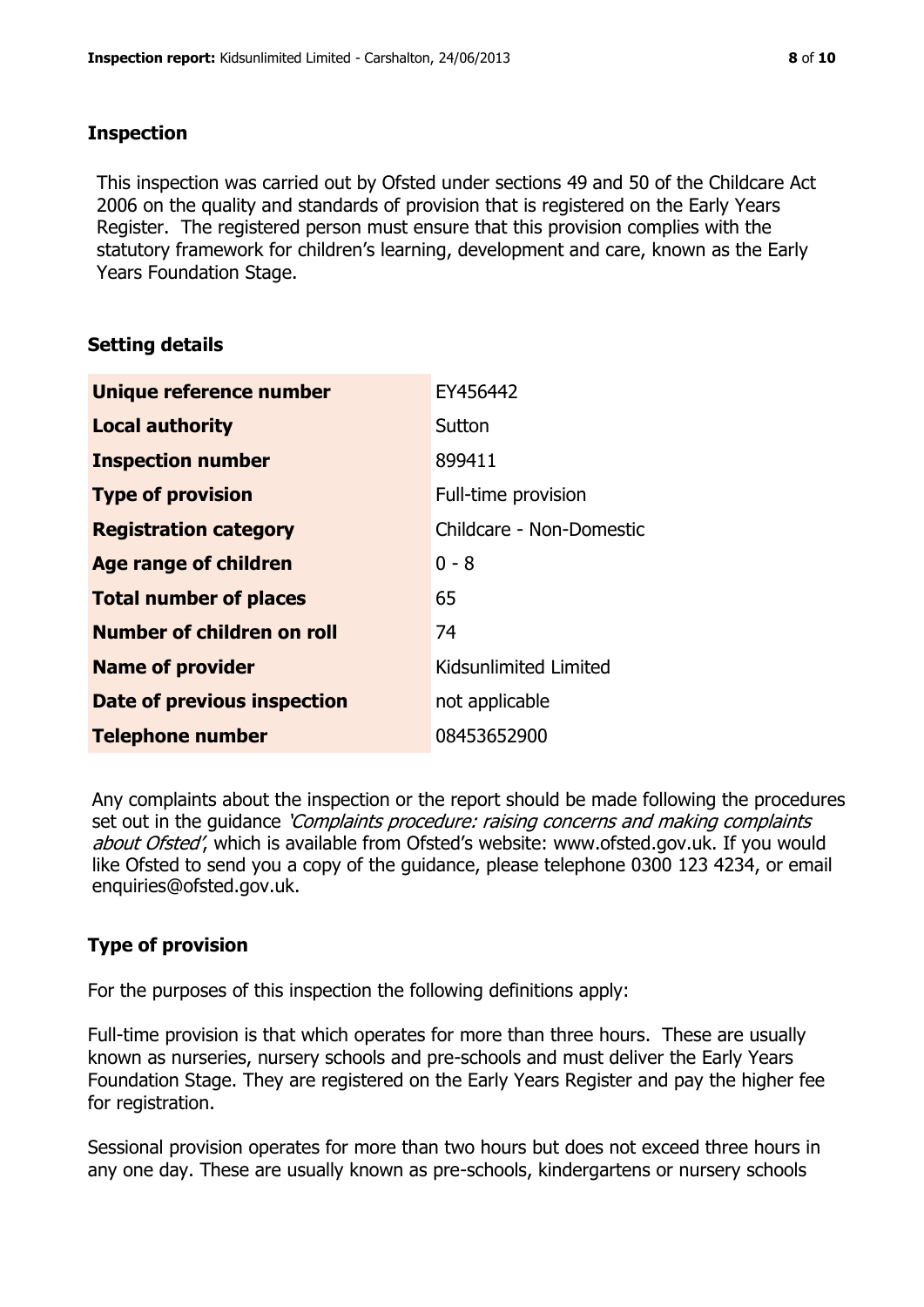and must deliver the Early Years Foundation Stage. They are registered on the Early Years Register and pay the lower fee for registration.

Childminders care for one or more children where individual children attend for a period of more than two hours in any one day. They operate from domestic premises, which are usually the childminder's own home. They are registered on the Early Years Register and must deliver the Early Years Foundation Stage.

Out of school provision may be sessional or full-time provision and is delivered before or after school and/or in the summer holidays. They are registered on the Early Years Register and must deliver the Early Years Foundation Stage. Where children receive their Early Years Foundation Stage in school these providers do not have to deliver the learning and development requirements in full but should complement the experiences children receive in school.